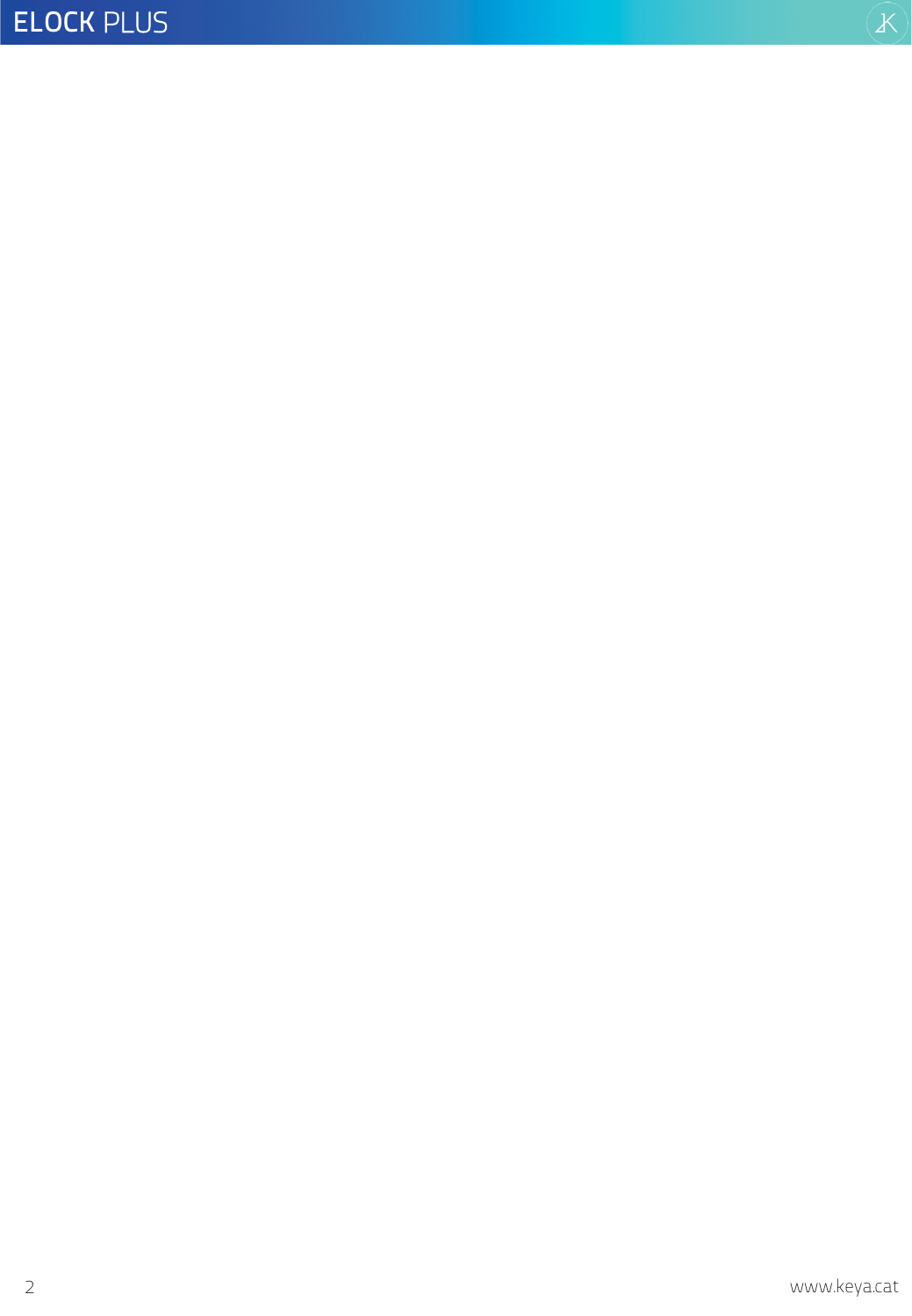

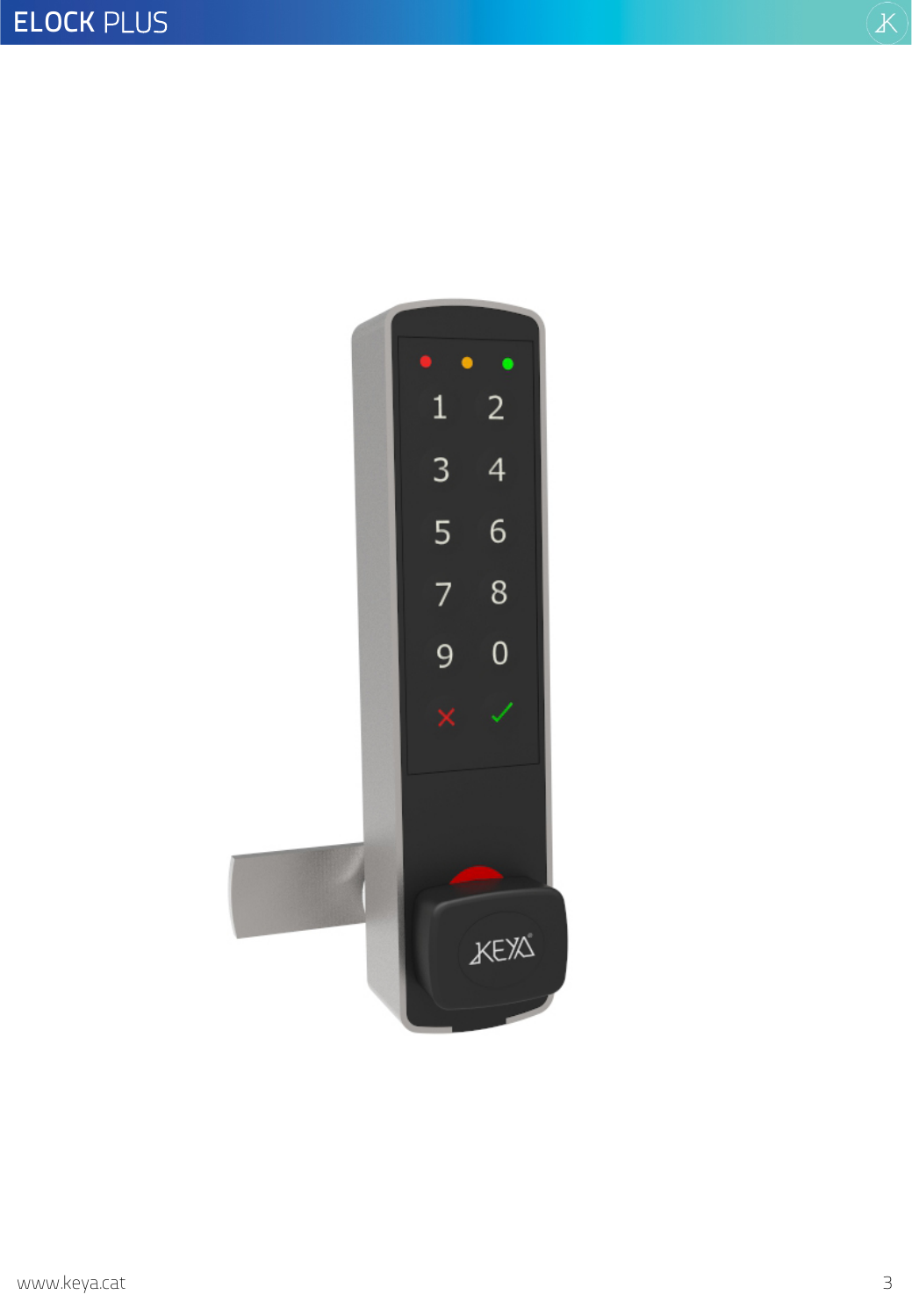### Multiuser mode



Open and close by 4-digit code. The code is deleted every time the lock is opened, being available for new user.

### Single User mode



Open and close by 4-digit code. The code is set for 1 user only.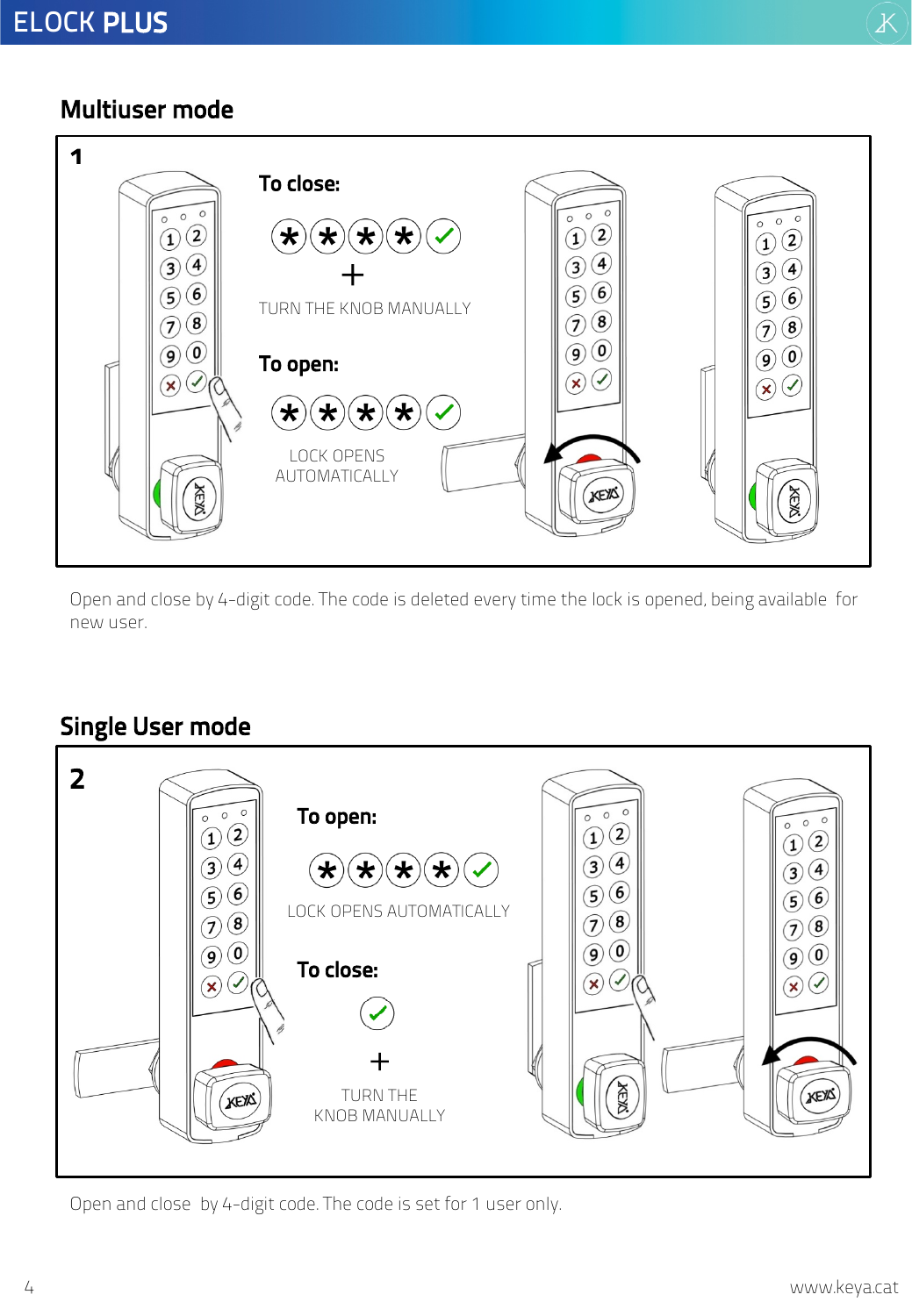### ELOCK PLUS

### Change the User code



Press Enter key during 3 seconds. Introduce Current code and press Enter. Introduce New code and press Enter.

### Open using Master code: Inspection mode / Delete User code



#### INSPECTION MODE

Introduce Master code and press Enter. Close the lock by pressing Enter before 30s. The User code is not deleted.

#### DELETE USER CODE

Introduce Master code and press Enter. After 30s. the lock remains opened. The user code has been deleted and a new User code will be required to close the lock again.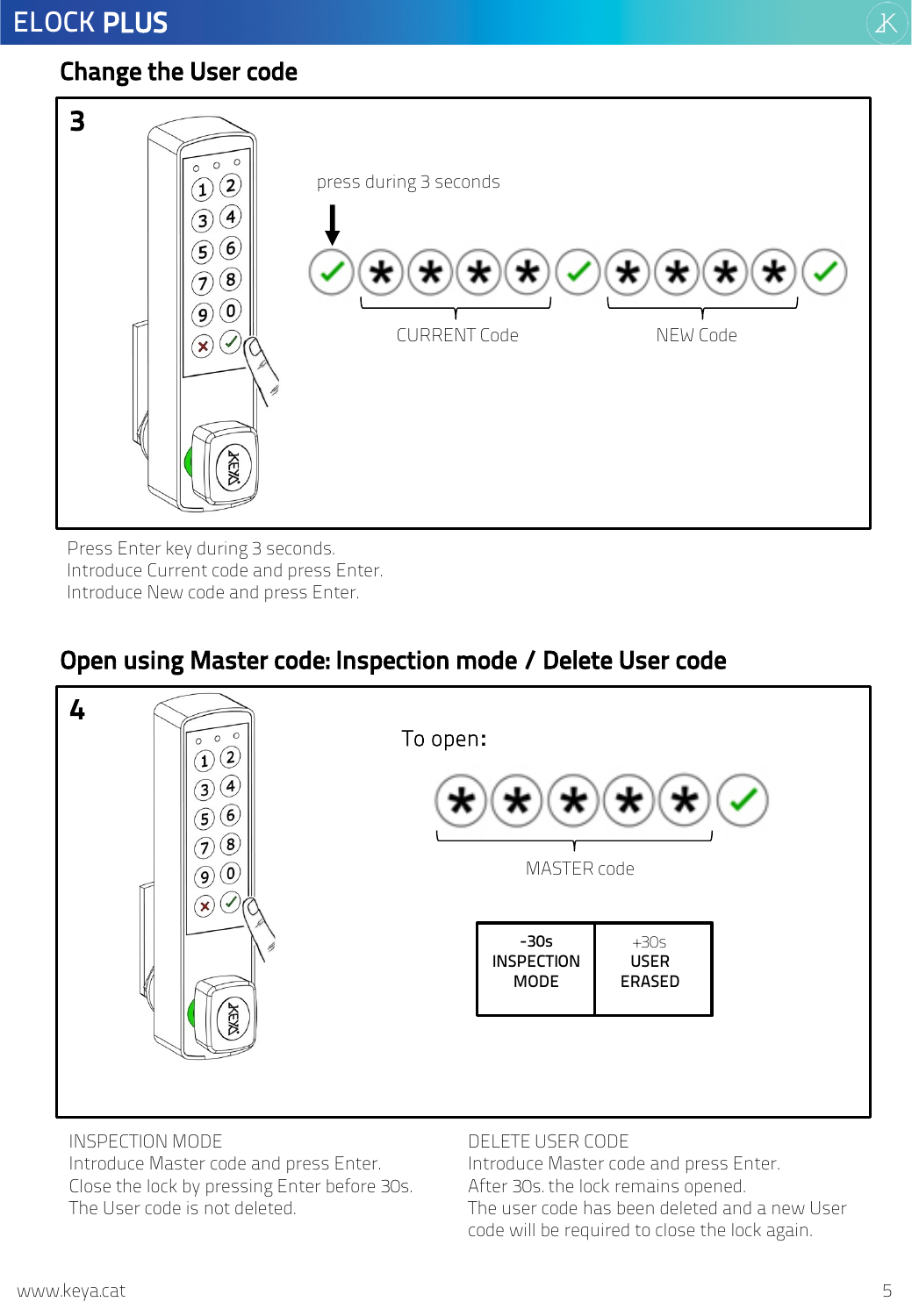# ELOCK PLUS

### Change the Master code



Press Enter during 3 seconds. Introduce Current code and press Enter. Introduce New code and press Enter.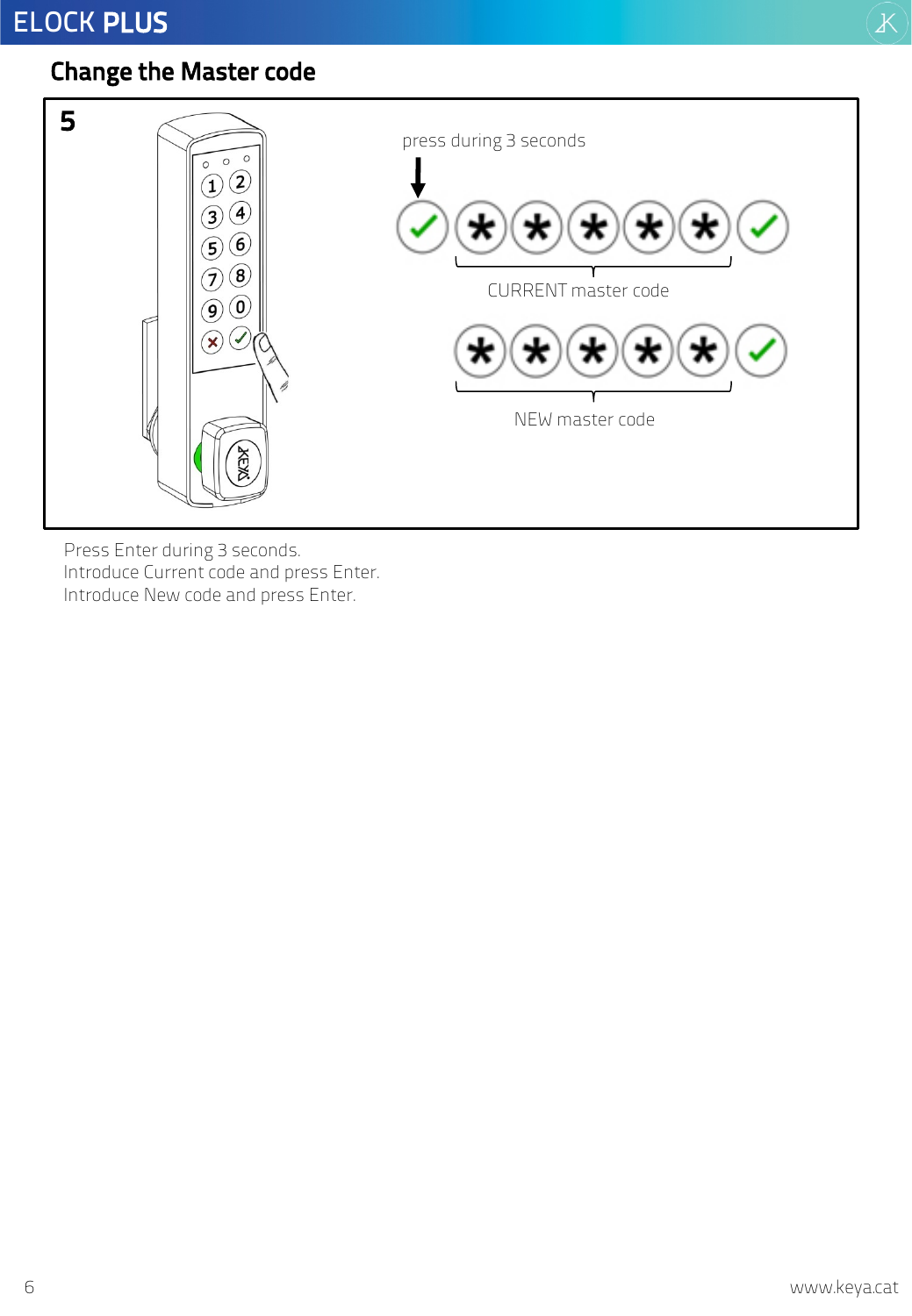### **Measurements**



## Technical specifications

| Salt spray test         | >96h               |
|-------------------------|--------------------|
| Working temperature     | $-5°$ C < > +70° C |
| IP                      | IP 65 (optional)   |
| Latch force             | >45Kgf             |
| UV Rays                 | >10000h            |
| Vibration               | 10 - 200 Hz 2g     |
| Life test               | > 200000 cycles    |
| Electrostatic discharge | 8000 V             |
| Battery life            | > 35000 cycles     |